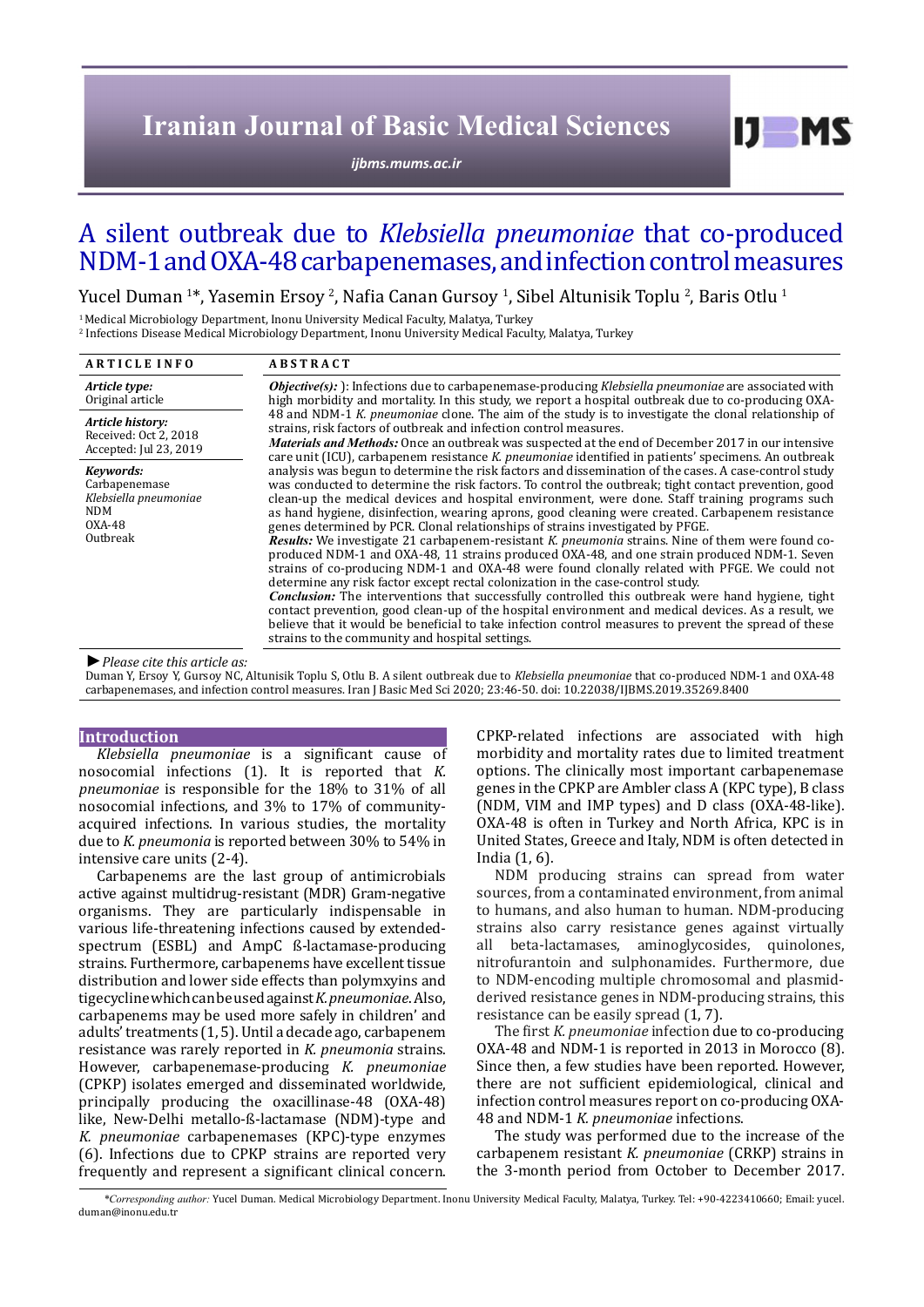We aimed to investigate the clonal relationship between the co-producing OXA-48 and NDM-1 *K. pneumoniae* strains, risk factors of outbreak and infection control measures.

# **Materials and Methods**

#### *Setting and definition*

The outbreak occurred in a 1350-bed capacity university hospital in Eastern Turkey. There are 16 intensive care units' (ICU) and 253 ICU beds in the hospital. We choose all patients who were infected with CRKP strains. Once an outbreak was suspected at the end of December 2017, an outbreak analysis was begun to determine the risk factors and dissemination of the cases. Retrospective and prospective analysis were undertaken. A case-control study was conducted to determine the risk factors. Data on patients, including age, gender, underlying diseases, invasive procedures and other risk factors were collected from electronic records, patient files and from the medical personnel. Also, infection control measures were applied immediately. Some samples were collected from suspected areas to identify the source of the outbreak and rectal carriage was investigated in the related ICUs.

#### *Identification and susceptibility*

*K. pneumoniae* strains were identified by conventional methods and Maldi-tof MS (BioMérieux, France) from the clinical specimens. *In-vitro* antimicrobial susceptibility tests of these strains were determined on the basis of criteria of Clinical and Laboratory Standards Institute (CLSI) by Kirby-Bauer disk diffusion method and automated system (Microscan, Beckman, USA) (9). *Escherichia coli* ATCC 25922 strain was used as a standard.

#### *Detection of carbapenemase genes*

The presence of carbapenemase genes were screened by in-house PCR using the primer sets<br>as follows; OXA-48-F-TGTTTTTGGTGGCATCGAT as follows; OXA-48-F-TGTTTTTGGTGGCATCGAT<br>and OXA-48-R-GTAAMRATGCTTGGTTCGC for and  $OXA-48-R-GTAAMRATGCTTGGTTCGC$  for<br>  $bla_{OXA-48}$  NDM-1-F-TTGGCCTTGCTGTCCTTG and /DM-1-F-TTGGCCTTGCTGTCCTTG and<br>CACCAGTGACAATATCACCG) for NDM-1-R-ACACCAGTGACAATATCACCG) for<br> *bla<sub>NDM-1</sub>*, KPC-F-TCGCTAAACTCGAACAGG and<br>
KPC-R- TTACTGCCCGTTGACGCCCAATCC) for *blaNDM-1*, KPC-F-TCGCTAAACTCGAACAGG and KPC-R- TTACTGCCCGTTGACGCCCAATCC) for<br>
bla<sub>vna</sub> VIM-F-GATGGTGTTTGGTCGCATA and *bla<sub>KPC</sub>* VIM-F-GATGGTGTTTGGTCGCATA and<br>VIM-R- CGAATGCGCAGCACCAG) for *bla<sub>VIM</sub>* and CGAATGCGCAGCACCAG) for *bla<sub>VIM</sub>* and<br>AATAGAGTGGCTTAAYTCTC and IMP-R-IMP-F-GGAATAGAGTGGCTTAAYTCTC CCAAACYACTASGTTATCT) for *bla<sub>IMP</sub>* (10, 11). For this purpose, firstly DNA extraction of strains was performed with a column-based DNA isolation kit (DNA mini kit, Qiagen, Germany). The PCR run was performed using the GeneAmp PCR System 9700 device (Applied Biosystems) and amplicons were photographed with UV illumination after electrophoresis. Amplification conditions; Following initial denaturation step for 3 min at 94 ° C, 35 cycles of denaturation at 94 ° C for 30 sec, annealing at 60 ° C for 30 sec, and extension at 72 ° C for 1 min, and a final elongation step at 72 ° C for 10 min.

#### *Molecular typing*

The clonal relationships of these strains were investigated by pulse-field gel electrophoresis (PFGE) according to a previously described protocol (12). PFGE restriction pattern was obtained on a CHEF DR IIapparatus (Bio-Rad Labs, Belgium) using XbaI (Promega Co.) as a restriction enzyme. The electrophoresis conditions were 14 ° C at 120 V for 20 hr, with pulse time ranging from 5 to 30 sec. Dendrogram construction was performed using the Dice coefficient and unweightedpair group method using average linkages (UPGMA) clustering. Isolates were accepted as being the same pulse type if the value of the Dice coefficient of similarity was >95%. Gels were stained with ethidium bromide and photographed under UV light transilluminator (Gel Logic 2200 Imaging System, Kodak, NY) and analyzed with GelCompar V.6.6 software (Applied Maths, Belgium).

#### **Results**

In this study, we investigate 21 CRKP strains which were isolated in our hospital ICU during the 3 months period from October to December 2017. All strains were resistant to carbapenems (imipenem, meropenem and ertapenem), fluoroquinolones, trimethoprimsulfamethoxazole and ß-lactam antibiotics. Only 3 strains susceptible to aminoglycosides and all strains were susceptible to colistin and tigecycline. Nine of 21 strains were found to co-produce NDM-1 and OXA-48, 11 strains produced OXA-48, and one strain produced NDM-1. Seven of nine co-producing NDM-1 and OXA-48 strains were found clonally related with PFGE (Figure 1). Additionally, 2 of 12 OXA-48 producing strains we found clonally related.

We recognized that the first patient was admitted to our hospital on October 10, 2017. The NDM-1 positive *K. pneumonia* strain was isolated from this immigrant child within two days after hospitalization. The patient was determined as an index case. Before the index case, we determined only OXA-48 producing *K. pneumonia* strains in our hospital. After the hospitalization of the index case, we isolated NDM-1 and OXA-48 co-producing *K. pneumonia* strain from the patients. The patients' hospitalizations and *K. pneumonia* isolation date,



**Figure 1.** Pulse-field gel electrophoresis (PFGE) of the strains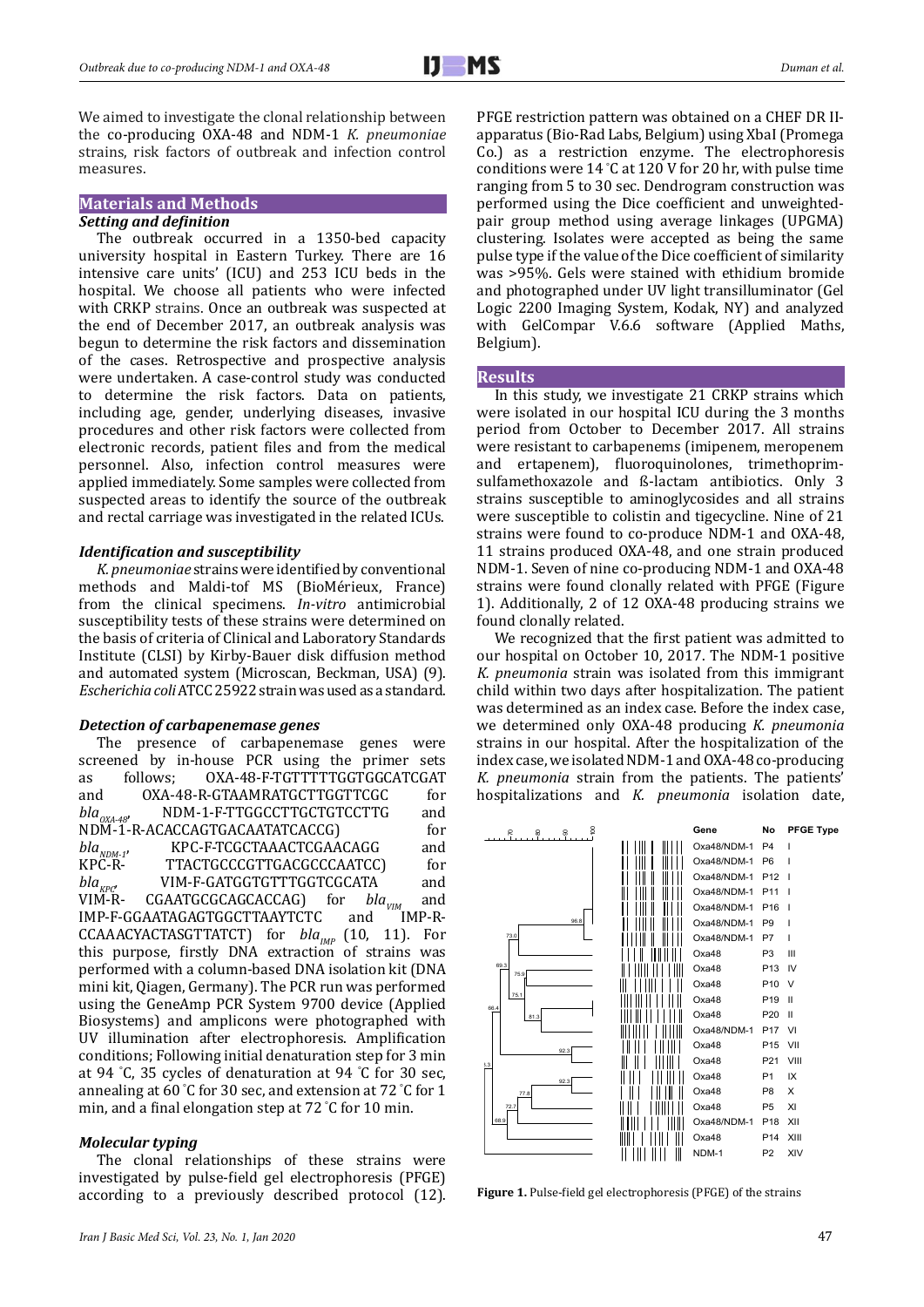| Patients       | Age          | Sex | PFGE<br>type |              | OXA48 NDM-1  | Isolation<br>date of $K$ .<br>pneumoniae | date of patients | Hospitalization Hospitalization<br>unit | Specimen     | Treatment        | Outcome  |
|----------------|--------------|-----|--------------|--------------|--------------|------------------------------------------|------------------|-----------------------------------------|--------------|------------------|----------|
| P1             | 19           | M   | IX           | P            | $\mathbf N$  | 10/11/2017                               | 09/13/2017       | <b>ICU</b>                              | Blood        | Mem+Ak           | Dead     |
| P <sub>2</sub> | $\mathbf{1}$ | M   | XIV          | N            | P            | 10/12/2017                               | 10/10/2017       | ICU                                     | Urine        | Mem+ Tig         | Referred |
| P <sub>3</sub> | 36           | F   | III          | P            | N            | 10/23/2017                               | 10/04/2017       | ICU                                     | Wound        | Tig+Tzp          | Cured    |
| $P4*$          | 36           | M   | $\mathbf{I}$ | P            | P            | 10.25/2017                               | 10/09/2017       | ICU                                     | Wound        | Col+Mem+ß lactam | Cured    |
| <b>P5</b>      | 35           | F   | XI           | P            | $\mathbf N$  | 11/03/2017                               | 10/16/2017       | ICU                                     | Blood        | $Imp+Ak+Tig$     | Dead     |
| P6*            | 31           | M   | I            | P            | $\mathbf{P}$ | 11/04/2017                               | 10/08/2017       | ICU                                     | Wound        | $Col+Tig+Imp$    | Dead     |
| $P7*$          | 72           | F   | I            | $\mathbf{P}$ | P            | 11/06/2017                               | 10/18/2017       | ICU                                     | Endotracheal | Mem+Tig+Ert      | Dead     |
| P <sub>8</sub> | 70           | F   | X            | P            | N            | 11/07/2017                               | 10/18/2017       | ICU                                     | Endotracheal | Mem+Ert          | Dead     |
| pq*            | 39           | F   | I            | P            | P            | 11/09/2017                               | 10/31/2017       | ICU                                     | Blood        | Mem+Ak+Col       | Dead     |
| P10            | 73           | M   | V            | $\mathbf{P}$ | $\mathbf N$  | 11/10/2017                               | 10/02/2017       | ICU                                     | Urine        | Tzp+Cip          | Cured    |
| $P11*$         | 71           | M   | I            | P            | P            | 11/15/2017                               | 10/19/2017       | ICU                                     | Endotracheal | Mem+Tig          | Dead     |
| P12*           | 53           | M   | I            | $\mathbf{P}$ | $\mathbf{P}$ | 11/16/2017                               | 11/10/2017       | ICU                                     | Blood        | Tig+Mem+Ert      | Dead     |
| P13            | 61           | F   | IV           | P            | N            | 11/28/2017                               | 11/10/2017       | ICU                                     | Blood        | $Col+Tig+Imp$    | Dead     |
| P14            | 20           | M   | XIII         | P            | $\mathbf N$  | 11/29/2017                               | 11/09/2017       | ICU                                     | Endotracheal | Col+Mem+Tig      | Cured    |
| P15            | 39           | F   | <b>VII</b>   | P            | N            | 12/01/2017                               | 10/19/2017       | ICU                                     | Endotracheal | Tig+ Imp         | Cured    |
| $P16*$         | 74           | M   | $\mathbf I$  | P            | P            | 12/15/2017                               | 11/25/2017       | ICU                                     | Endotracheal | Col+Mem+Tig      | Dead     |
| $P17*$         | 24           | F   | VI           | P            | P            | 12/18/2017                               | 12/11/2017       | ICU                                     | Endotracheal | Mem+Ert          | Dead     |
| P18*           | 76           | F   | XII          | P            | $\mathbf{P}$ | 12/19/2017                               | 12/02/2017       | ICU                                     | Endotracheal | Mem+Tig          | Dead     |
| P19            | 87           | M   | $\mathbf{I}$ | P            | $\mathbf N$  | 12/20/2017                               | 08/16/2017       | ICU                                     | Blood        | Mem+Tig          | Dead     |
| P20            | 61           | M   | $\mathbf{I}$ | P            | $\,$ N       | 23/12/2017                               | 09/13/2017       | ICU                                     | Endotracheal | Mem+Col          | Dead     |
| P21            | 64           | F   | <b>VIII</b>  | P            | N            | 26/12/2017                               | 12/21/2017       | <b>ICU</b>                              | Wound (OM)   | $Imp+Tig$        | Dead     |

**Table 1.** Patients' hospitalizations date, *Klebsiella pneumonia* isolation date, specimen, treatment and outcome

\*:co-producing OXA-48 and NDM-1 *K. pneumoniae*, N: negative, P: positive, Mem: Meropenem, Imp: Imipenem, Tig: Tigecycline, Ert: Ertapenem, Col: Colistin, Ak: Amikacin, Tzp: Piperacillin-Tazobactam, Cip: Ciprofloxacin, OM: Osteomyelitis

**Table2.** Analized of risk factors for co-producing NDM-1 and OXA-48 positive *K. pneumoniae*

| Parameters                         | Cases<br>n:8 | Controls<br>n:16 |                     |
|------------------------------------|--------------|------------------|---------------------|
| Underlying diseases                | 5            | 11               | $P$ -value $>0.5$   |
| Radiologic invasive procedure      | 4            | 9                | $P$ -value $> 0.5$  |
| Orthopedic surgical procedure      | 3            | 1                | $P$ -value $> 0.5$  |
| Intra-abdominal surgical procedure | 2            | 7                | $P$ -value $> 0.5$  |
| Carbapenem use                     | 4            | 7                | $P$ -value $> 0.5$  |
| Invasive catheterization           | 5            | 14               | $P$ -value $> 0.5$  |
| Mechanic ventilation               | 6            | 13               | $P$ -value $> 0.5$  |
| Rectal colonization                | 5            | $\Omega$         | $P$ -value< $0.001$ |

specimen, treatment, and outcome are shown in Table 1. The risk factors such as radiologic invasive procedure, orthopedic surgical procedure, intra-abdominal surgical procedure, carbapenem use, invasive catheterization, mechanic ventilation, underlying diseases for this coproducing NDM-1 and OXA-48 positive *K. pneumoniae* outbreak was investigated, yet we could not determine any risk factor except rectal colonization in the casecontrol study (Table 2). Rectal colonization was found in five patients.

#### *Infection control interventions*

Infection control measures such as staff training, tight contact prevention, good clean-up of the hospital environment and medical devices (aspirator heads,

ventilator surfaces, *etc*.) in ICUs were taken quickly. Also hand hygiene, cleaning, and disinfection training programs (such as good cleaning of the patient's surrounding, wearing clean aprons during the dispensing of clean materials, wearing aprons and preparing clean materials for the preparation of new patient beds) were created to educate staff. During the staff work, observation and feedback were taken by the committee nurse. Further, awareness created in staff by training about the importance of CRKP and CPKP infections. After infection control measures CRKP strains were not observed in the ICU since January to May 2018.

#### **Discussion**

*K. pneumoniae* is an important nosocomial pathogen that can cause infections resulting in severe morbidity and mortality. In hospital settings, infections due to *K. pneumoniae* usually occurs with multidrug resistance (MDR) strains. Therefore, it causes, treatment difficulties and high mortality rates. While the treatment of 1 nosocomial *K. pneumoniae* infections is often performed with carbapenem group antibiotics. Thus the resistance rates of carbapenems have been started to increase rapidly in parallel with the use of carbapenem. In fact, this is directly related to the selection of carbapenem resistant strains during treatment (13, 14).

Over the years, more than 350 beta-lactamases and more than 26 carbapenemase enzymes have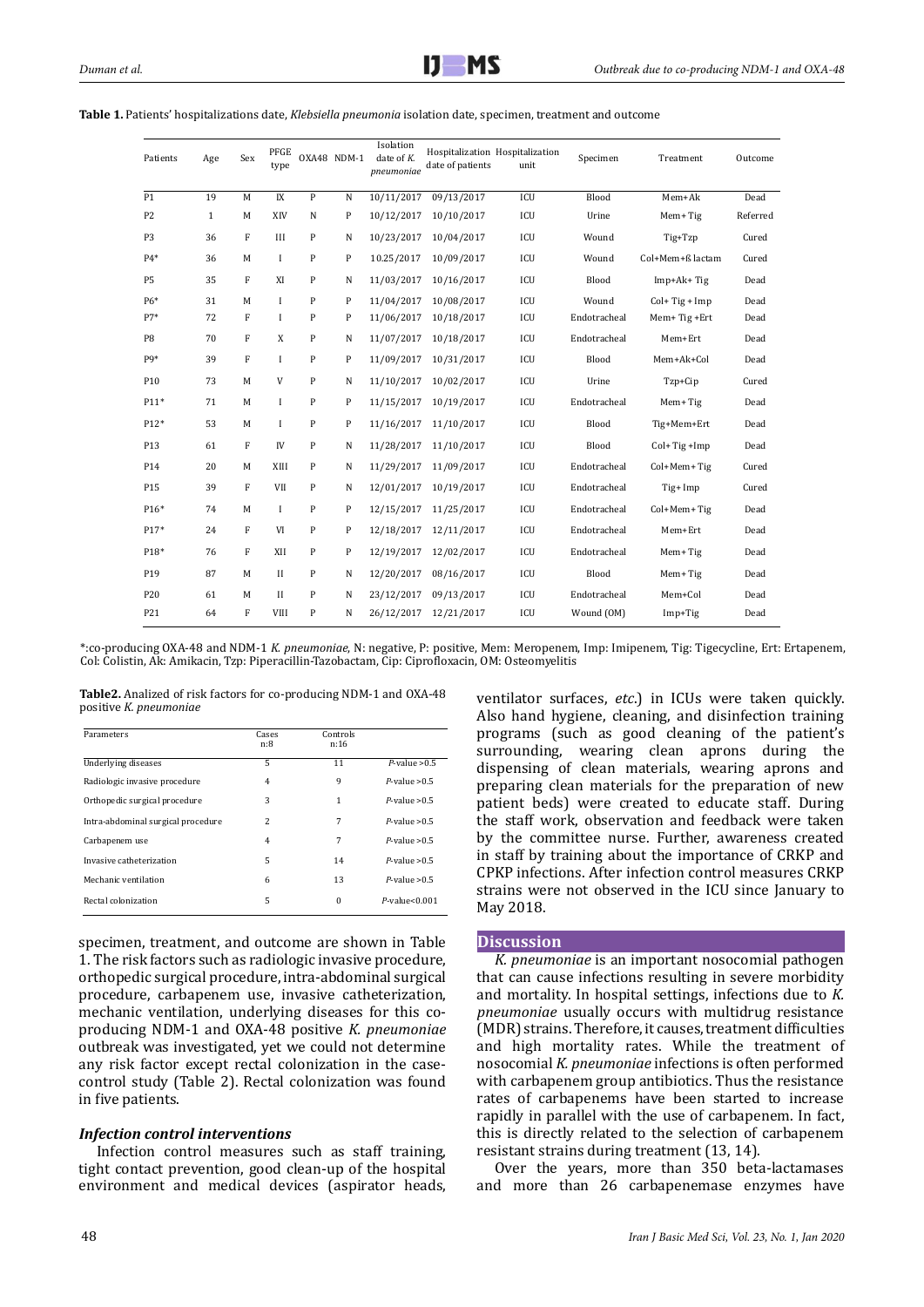been identified in Gram-negative bacteria (1, 15). Carbapenemase-producing *Enterobacteriaceae* was first reported in 1993. The mechanism of resistance to carbapenems is mostly associated with betalactamases enzymes transmitted through chromosomes plasmids; Verona integron-encoded metallobeta-lactamase (VIM), KPC, NDM-1, OXA-48 and the imipenem-hydrolyzing Carbapenemases have become a major problem worldwide now. These carbapenemases are a growing concern for global health because they are resistant to β-lactam antibiotics and other classes of antibiotics such as aminoglycosides, fluoroquinolones, and cotrimoxazole. For this reason, the possibility of treating infections due to MDR strains is diminishing (1, 6, 15).

Turkey is in an endemic situation for OXA-48 producing *K. pneumonia* and it is reported frequently. However, NDM-1 producing *K. pneumonia* strains have recently been reported. In Turkey, OX-48 was first described in 2003 in *K. pneumoniae* strains (16). Turkey may be one of the main reservoirs of OXA-48-producing *K. pneumoniae* strains. Since 2003, the endemic spread of these bacteria has been reported in countries such as Turkey, Morocco, Libya, Egypt, Tunisia, and India (6, 16). Between 2004 and 2005 Aktas *et al.* (17) found OXA-48 producing *K. pneumoniae* strains from 2 patients who had a long hospital stay and meropenem use. In 2008 Carrer *et al.* (18) reported an OXA-48 producing *K. pneumoniae* outbreak in a hospital in Istanbul. Us *et al.*  (19) reported that OXA-48 positivity of *K. pneumoniae* strains is 26.9% in Turkey.

Since 2008, NDM producing *K. pneumoniae* strains have spread rapidly in many countries. NDM producing *K. pneumoniae* strains are accepted endemic in countries including India, Pakistan and Bangladesh (20). In Turkey first spread had been reported sporadically in 2015 (21). Center for Disease Control and Prevention; the spread of *Enterobacteriaceae* strains producing carbapenemase all over the world is described as an immediate threat and the World Health Organization reports the development of new antimicrobials as a critical need (22, 23).

In the report of European survey of carbapenemaseproducing *Enterobacteriaceae* (EuSCAPE) working group which was formed in 2012 by European Centre for Disease Prevention and Control (ECDC); Turkey is classified in phase 5 country groups in terms of the OX-48 producing *K. pneumoniae* (0: cases have been reported; 1: Sporadic 2: One hospital outbreaks 3: Regional expansion 4: Interregional extension 5: endemic). However, for NDM in 2013 Turkey is classified in phase 1 country groups, but in 2015 taken in phase 3. In addition, the report emphasizes that NDM-1 producing *Enterobacteriaceae* strains have been increasing from 2013, particularly in health facilities near the Syrian border (7).

The first co-producing OXA-48 and NDM-1 *K. pneumoniae* strain was identified in 2015 in Turkey (24). In 2017, the first NDM-1 producing *K. pneumoniae* outbreak has been reported (25). According to our information, we will be the second study to report an outbreak of co-producing OXA-48 and NDM-1 *K. pneumoniae*. We identified co-producing OXA-48 and

NDM-1 in nine *K. pneumoniae* strains that caused the outbreak in our study. In addition, there is no other publication that shows the origin of NDM-1 producing *K. pneumoniae* strain, which causes an outbreak, according to our knowledge. In our study, there is strong evidence that the NDM-1 gene region is transmitted from a migrant patient to OXA-48 positive *K. pneumoniae* strains in our hospital. In studies, it is reported that inter-country travel of patients' may be a trigger for the international spread of carbapenemase-producing *K. pneumoniae* (23).

Despite all the infection control measures taken to prevent infections caused by MDR microorganisms, carbapenem resistant *K. pneumoniae* infections are reported increasingly worldwide. As other hospitals in our country, carbapenem resistance is found with OXA-48 type beta-lactamases and in our hospital. In our study, we observed that carbapenem resistant *K. pneumoniae* strains increased in our hospital during the three month period from October to December 2017. We identified nine co-producing OXA-48 and NDM-1 *K. pneumoniae*  strains, and seven of them are the same clone. When we examine the last ten year period in our hospital; we determine OXA-48 producing *K. pneumoniae* strain since last 3 years, but we did not identify NDM-1 producing strain. In the outbreak analysis, we investigated risk factors for co-producing NDM-1 and OXA-48 positive *K. pneumoniae*, but we did not determine any risk factor in the case-control study, however, rectal colonization was found in five patients. Due to the widespread presence of OXA-48 producing strains in our hospital, we believe that a strain that also acquired the NDM-1 gene locus causes an outbreak in the ICU.

As of December 2018, infection control measures had been increased in our hospital, considering that it might be an outbreak. Personnel training programs for hand hygiene and environmental and equipment cleaning were organized and new procedures for equipment and environmental clean-up prepared. The isolation of these patients is provided. As the January to May no new carbapenem resistant *K. pneumoniae* infections had been observed. This shows us that applying the hand hygiene and equipment cleanliness rules, creating awareness in staff is very important to prevent the spread of infection.

These results show that practice guidelines are needed to prevent hospitals from facing uncontrolled outbreaks, and that staff training and awareness needs to be done on a regular basis. In a recent report, an OXA-48 producing *K. pneumoniae* outbreak was reported at a German University Hospital. Hygiene regulations necessity is remarked for various nosocomial environments, including endoscopic instruments, aprons, and gloves (26). Examination of the epidemiological characteristics of OXA-48 producing *K. pneumoniae* outbreak in an ICU in France revealed that the outbreak was due to the environmental continuity of OXA-48 producing *K. pneumoniae* for 20 months. This report emphasizes the importance of early environmental screening to eradicate the transmission of CPKP (27).

## **Conclusion**

We determined that; co-producing OXA-48 and NDM-1 *Klebsiella pneumoniae* led to an outbreak in ICU in our